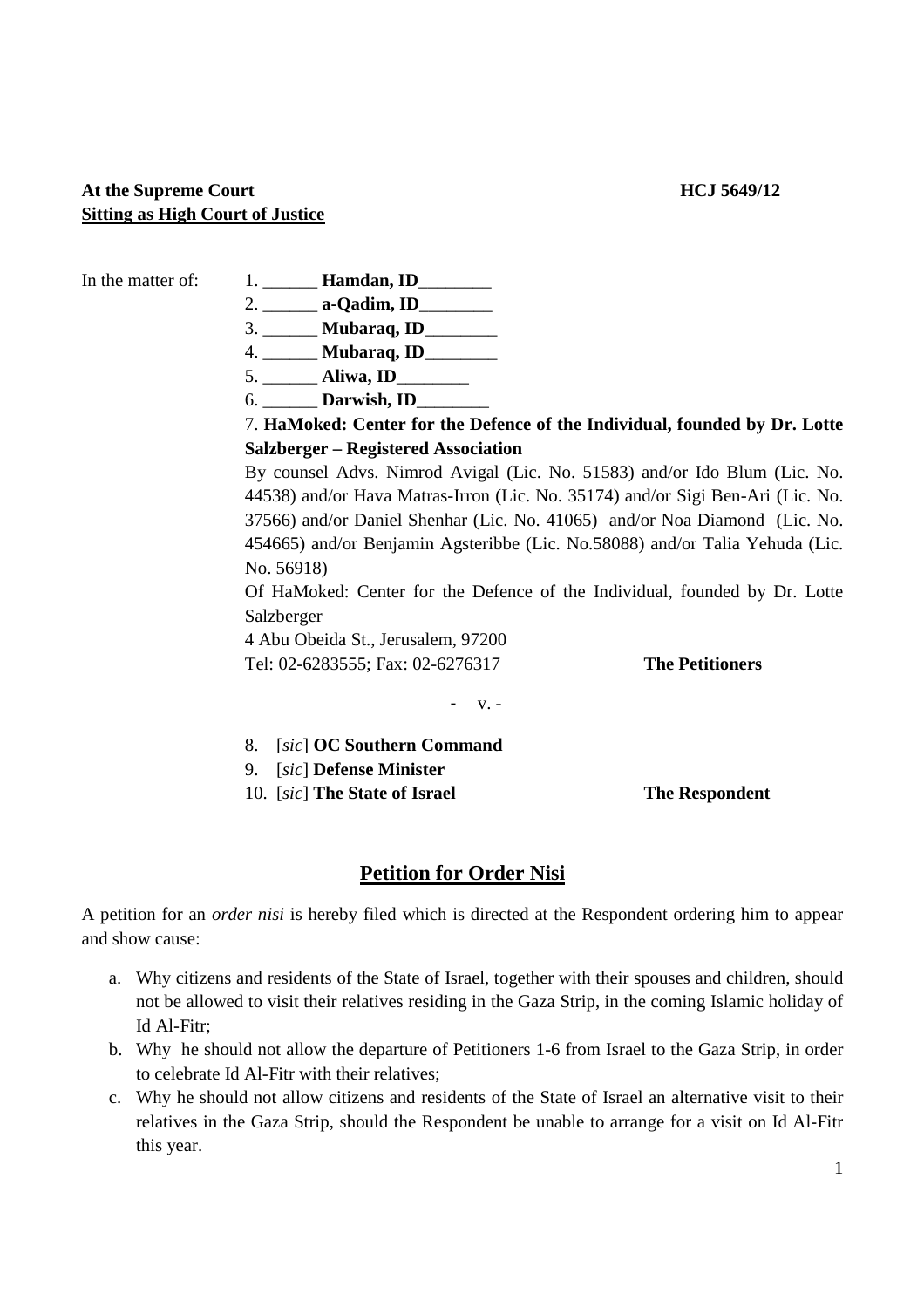# **Application for an Urgent Hearing**

The Court is asked to schedule an urgent hearing of the petition.

This year Id Al-Fitr is expected to occur during the second half of August, depending on the appearance of the moon. The holiday it lasts three days.

## **Introduction**

- 1. In Islam, Id Al-Fitr (holiday of the breaking of the fast), is the holiday signifying the end of the month of Ramadan, the month of fasting.
- 2. This holiday is meant to express feelings of appreciation and thanks to God for helping the devoted to successfully fulfill the commandment of fasting. During the holiday it is customary to give charity to the poor, visit the sick, give gifts to children and consume sweets.
- 3. Id Al-Fitr is a holiday of forgiveness, peace, community and comradeship. Therefore, throughout the holiday, Muslims visit their relatives, families gather to share meals after the long fast, and it is an opportunity to settle quarrels and disputes. This holiday, therefore, is of primary importance to the family.
- 4. The holiday lasts for 3 days and is expected to occur this year between August 19, 2009 and August 21, 2009 [*sic*] (depending on the appearance of the moon).

## **Substance of the petition**

- 5. This Petition concerns allowing residents and citizens of the State of Israel, among them Petitioners 1-6, to visit their relatives who reside in the Gaza Strip, during Id Al-Fitr.
- 6. This Petition is based on the obligation of the State, which was repeatedly given before this Honorable Court (in HCJ 10043/03, HCJ 552/05, HCJ 10135/05 and HCJ 8451/06), to allow regular holiday visits in the Gaza strip, as described in detail below. Between the years 2003-2007, the Respondents allowed such visits even in times of security unrest, in accordance with the State's obligation.
- 7. However, **for the past five years**, since 2007, the Respondents have completely prevented citizens and residents of Israel from visiting their relatives in the Gaza Strip and have not allowed the holiday visits.
- 8. Thus, for five long years, family members are torn apart, **parents, children, grandparents, grandchildren, brothers and sisters,** do not see each other (unless a family member passes away or becomes seriously ill etc., or in the case of a married couple).
- 9. Due to the harsh and disproportionate impingement on human rights, and due to the tearing apart of immediate family members for over five years, family visits in the coming Id Al-Fitr should be allowed again.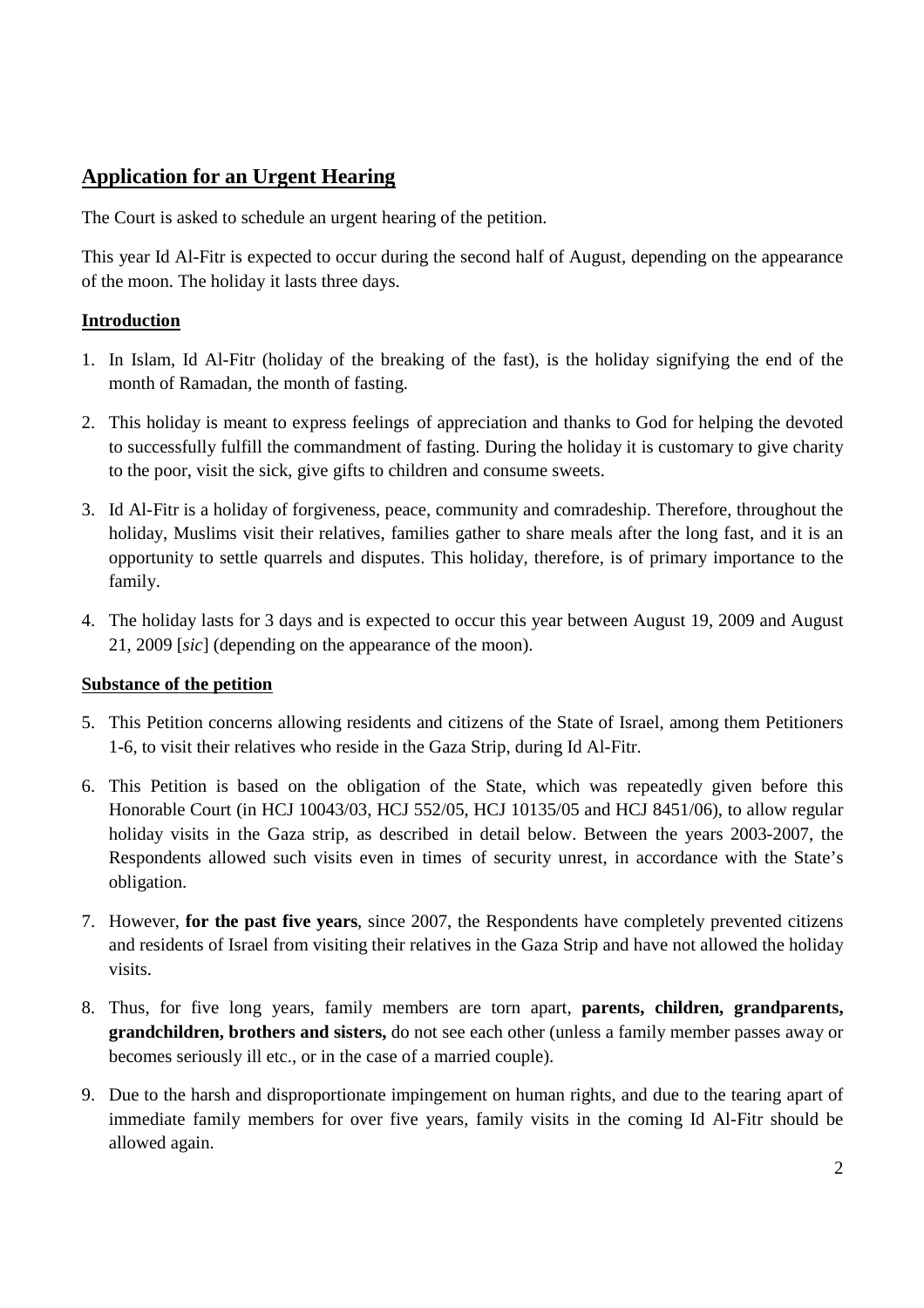## **Entry of Israelis into the Gaza Strip**

#### **Respondent's policy**

- 10. The respondent's main policy, regarding the entry of Israelis into the Gaza strip, was preseted in the Respondents' response of August 27, 2004 to the petition submitted by HaMoked in this matter (HCJ 1004/03 **Abajian v. IDF Commander in the Gaza Strip** (not published)).
- 11. In response to the petition, the Respondent acknowledged that he must respect the family rights of the residents of the Gaza Strip and their relatives in Israel, and announced inter alia that **even during the armed conflict** the entry of Israelis into the Gaza Strip is generally permitted, **within a clear set of criteria** and in the absence of an individual security preclusion. In general, the Respondent informed that:

In light of the wish to take into consideration, where possible, the needs of PA residents, as well as the wishes of the citizens and residents of Israel, to visit their relatives residing in the Gaza Strip, the Respondent approves, even during the armed conflict and in the absence of individual security reasons, the entry into the Gaza Strip of immediate family members requesting to visit the Gaza Strip, for the purpose of an exceptional humanitarian need (**wedding, engagement, serious illness, funeral etc.**). Allowed as well is, in the absence of an individual security preclusion, entry into the Gaza Strip of Israelis married to a person living there [...]

**Additionally, the Respondent allows,** in the absence of an individual security preclusion, **entry into the Gaza Strip of Israelis wishing to visit their immediate family members** whom they did not see during the last year, **provided that the requested visit is during one of the holidays** – Id Al-Adha, Id Al-Fitr (for Muslims) or Christmas (for Christians).

It should be further noted, that Israelis to whom a visit permit to Gaza Strip was given, may include their immediate family members who are younger than 18 years; (emphasis added).

A copy of the Respondents' response of August 27, 2004 is attached and marked **P/1**.

12. In a letter dated August 30, 2004, HaMoked requested the correction of many flaws in the criteria listed in the Respondents' response (above), including the fact that the procedure mentions only three holidays, refers to one annual visit, makes inclusion of accompanying spouses on holiday visits redundant and more. In a reply letter, of November 25, 2004 Adv. Chorin of the State Attorney's Office said that **the arguments raised by HaMoked had been taken into consideration and the Respondents announced the expansion of the criteria** as follows: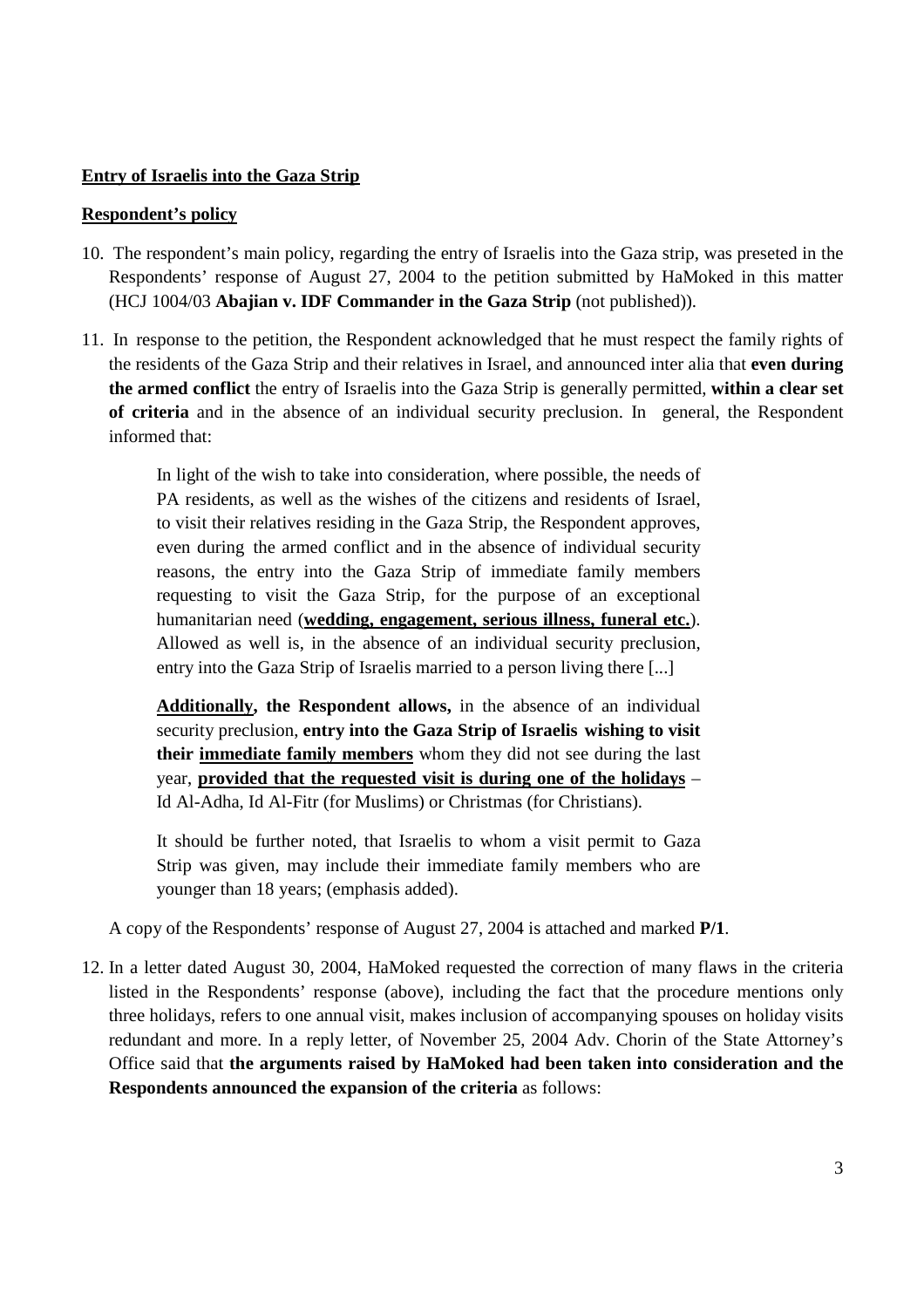An Israeli who has been allowed to enter the Gaza Strip […] during the holidays […] may include **as accompanying his spouse and children**, in the absence of a security preclusion.

In addition, **holiday visits are not limited to one visit per year**, therefore as a general rule, Israelis will be entitled to visit their immediate family members living in the Gaza Strip during Id Al-Adha and Id A-Fitr (for Muslims) or Christmas and Easter (for Christians).

**Anyone permitted to enter the Gaza Strip on humanitarian grounds will be entitled to visit his relatives** […] **during the holidays as well** [...]; (emphasis added).

A copy of the reply letter of November 25, 2004 is attached and marked **P/2**.

13. As detailed below, the Respondents allowed holiday visits in 2004-2007, even during times of security unrest. Nevertheless, since 2007, the Respondents have absolutely and sweepingly refused to allow the visits.

## **2003-2007: Allowing holiday visits during times of security unrest**

14. Shortly before Id Al-Fitr of 2004, Yasser Arafat, Chairman of the Palestinian Authority, passed away. The Respondents used his death as an excuse to prevent holiday visits to the Gaza Strip. As recalled, **the Respondents' assessments concerning riots and anarchy in the Gaza Strip did not materialize** – and this was clear already on the eve of Id Al-Fitr. Because of time constraints, the decision of the Respondents could not be brought to a judicial review before the holiday. In a motion for urgent remedy of November 14, 2004 (in HCJ 10043/03 and HCJ 1034/04), the Petitioner informed that:

During last week and the past few days **HaMoked: Center for the Defence of the Individual was flooded with requests from Israelis, waiting for the holiday hoping to see their loved ones in the Gaza Strip**. No answer as to whether or not the visits would take place could be given to them. Now they can only pray that the volatile reality will not bring another event close to Id Al-Adha… which will foil the possibility of visiting until next year.

Whether the decision of the Defense Minister is justified or not – and this question is not suitable for judicial clarification by this instance - it requires a change in the Respondent's position: Among other things, **such that visiting family in the Gaza Strip is not restricted only to one or two times during the year** (emphasis added).

A copy of the motion for urgent remedy of November 14, 2004 and the Court decision of November 15, 2004 are attached and marked **P/3** and **P/4**.

15. Further to the aforementioned, the Petitioner submitted a Petition, on January 17, 2005, in the case of that year's Id Al-Adha visits (HCJ 552/05).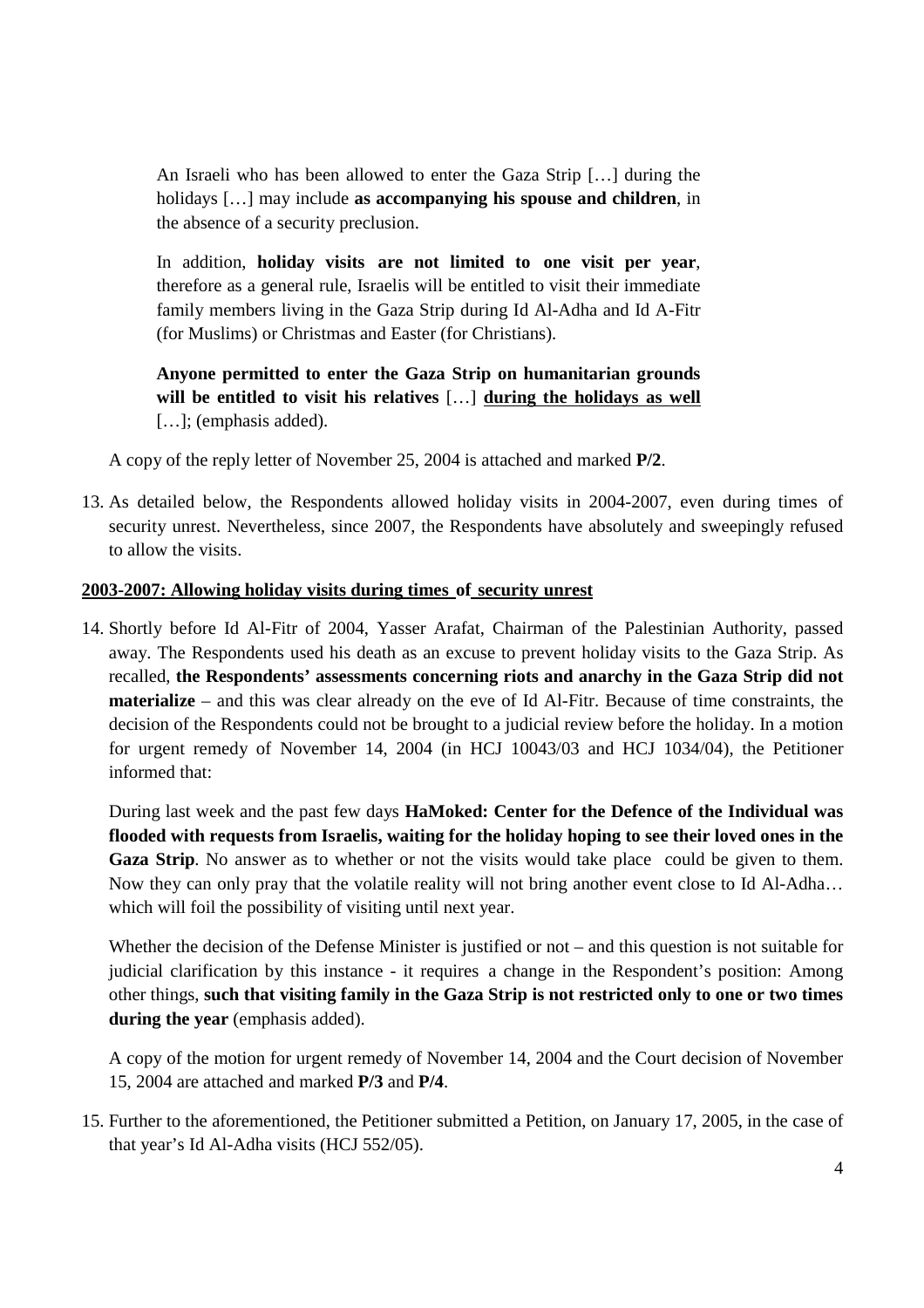**Following submission of the petition**, the Respondents announced that although it was not possible to have the Id Al-Adha visits as usual, in the absence of security circumstances, **the Respondents would inform about an alternative time to visit**. The parties submitted a notice by consent to the Court and a request to cancel the hearing and repeated the same in an updated notice of March 3, 2005 as follows:

In general, **in cases where the visit is not possible on the planned date due to security circumstances, an alternative visiting period shall be determined** (emphasis added).

A copy of the updated notice on behalf of the Respondent of March 3, 2005 is attached and marked **P/5.**

16. **The Respondent repeated his commitment to these criteria in an additional updated notice,**  which was submitted to this Honorable Court within HCJ 552/05 on July 7, 2005, according to which:

Indeed, an alternative visiting period took place in mid February and according to the information kept with the Respondent, many hundreds of Israelis used the visiting period to visit their relatives. In addition, the **Respondent has decided that as a rule, in cases where the visit is not possible on the planned date due to security circumstances an alternative visiting period shall be determined** (emphasis added).

A copy of the updated notice on behalf of the Respondent of July 7, 2005 is attached and marked **P/6.**

17. The Petition in HCJ 552/05 was deleted as per the Petitioner's request (and with the Respondent's consent), on September 22, 2005. In its notice, the Petitioner indicated that:

**It is clear, in the Petitioner's opinion, that the Respondent's undertakings on this subject in this Petition and in previous petitions**  (HCJ 10043/03 and HCJ 1034/04) **continue to be incumbent upon him (and the State) in his capacity as OC Southern Command as well** in accordance to Section 24 of Disengagement Plan Implementation Law, 5765-2005, as they were incumbent upon him when his power to issue permits was under military legislation in the Gaza Strip (emphasis added).

The Respondent did not dispute it.

A copy of the Petitioner's notice of September 22, 2005 is attached and marked **P/7.**

18. And now, even after the implementation of the "Disengagement Plan", the State of Israel continues to control the crossings to the Gaza Strip including the Erez checkpoint. Less than two months after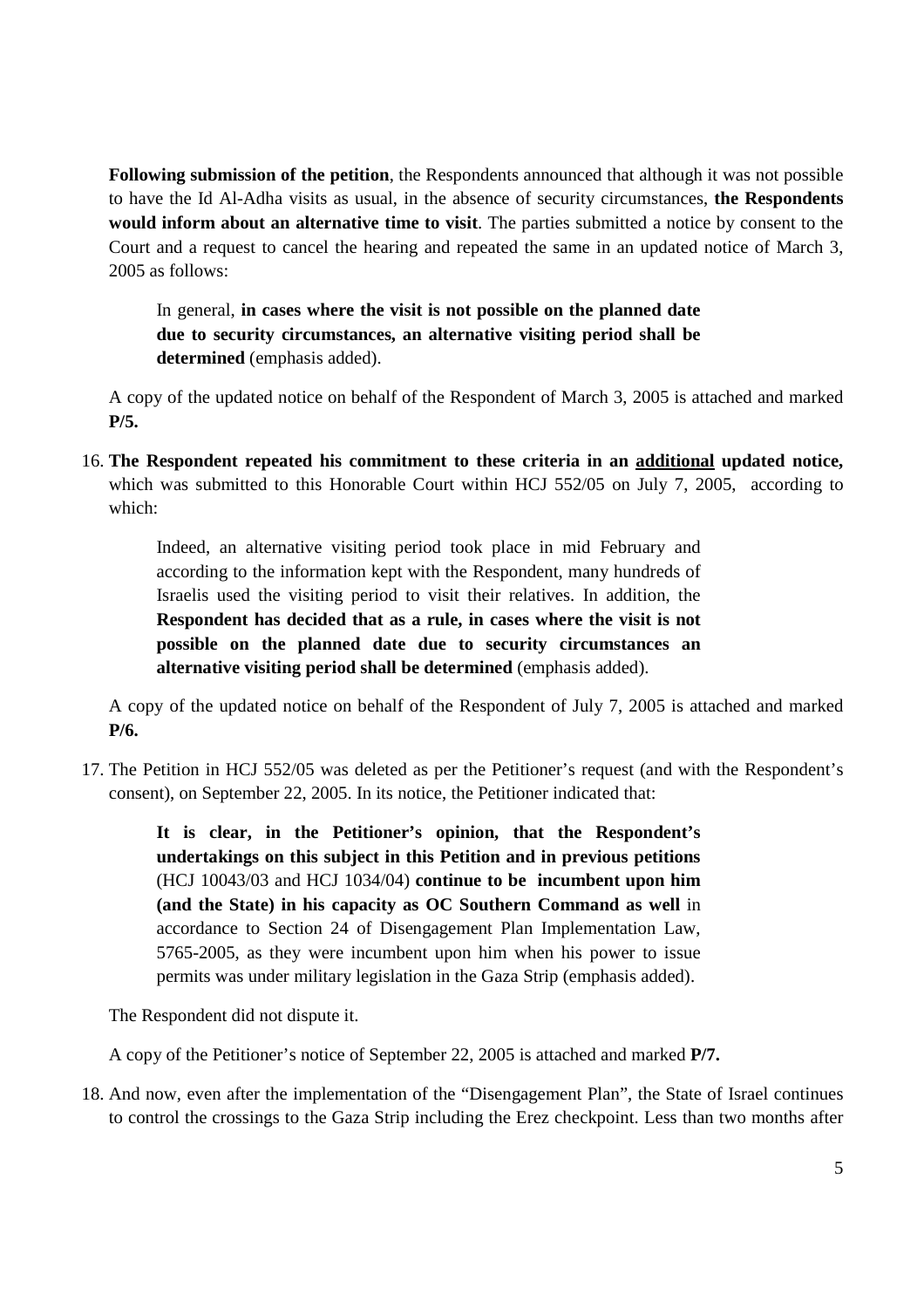the completion of the Disengagement Plan, in the beginning of November 2005, Id Al-Fitr was celebrated.

- 19. As the holiday drew near, and the Respondent had not yet announced the holiday visit procedure, the Petitioner had to bring another petition before this Honorable Court (HCJ 10135/05). In this Petition, the Petitioner asked that the respondent comply with his undertaking given in HCJ 10043/03, HCJ 1034/04 and HCJ 552/05 and allow the visit to the Gaza Strip on Id Al-Fitr, according to the criteria which had been formulated up to that point.
- 20. In a preliminary response to the Petition, dated October 31, 2005, the Respondents announced that:

During the holiday of Id Al-Fitr, **500 Israelis** wishing to visit immediate relatives **will be permitted to enter Gaza each day (during the four days of the holiday)**. In addition, the entry of non immediate Israeli relatives in humanitarian cases shall be examined, above the mentioned quota. Of course, the aforesaid rule is subject to the absence of an individual security preclusion (emphasis added).

A copy of the Respondent's response of October 31, 2005 is attached and marked **P/8.**

21. In an updated notice by the Respondent dated November 1, 2005, the Respondents informed that following an additional examination it was decided **to remove the above quota** as follows:

**The respondent wishes to inform the Honorable Court that following an additional examination it was decided to remove the above quota.** Therefore, the entry of Israelis into the Gaza Strip to visit immediate family members shall be permitted without quota […] and in the absence of an individual security preclusion (emphasis added).

A copy of the updated notice of November 1, 2005 is attached and marked **P/9.**

22. At Christmas of December 2005 and Id Al-Adha of January 2006, the entry of citizens and residents of Israel to visit immediate family members in the Gaza Strip, in accordance with the criteria formulated in the above mentioned Petitions, was possible.

The procedure of the visits was made public by the Gaza Coordination and Liaison Administration, and the service to the Israeli visitors who contact the Israeli Desk [of the administration] and waiting to enter Gaza at the Erez checkpoint improved.

A copy of the letter of the Legal Advisor for the Gaza Strip of December 21, 2005 (Christmas 2005 visits) is attached and marked **P/10.** 

A copy of the Petitioner's letter of February 19, 2006 (after the Id Al-Adha 2006 visits) is attached and marked **P/11.**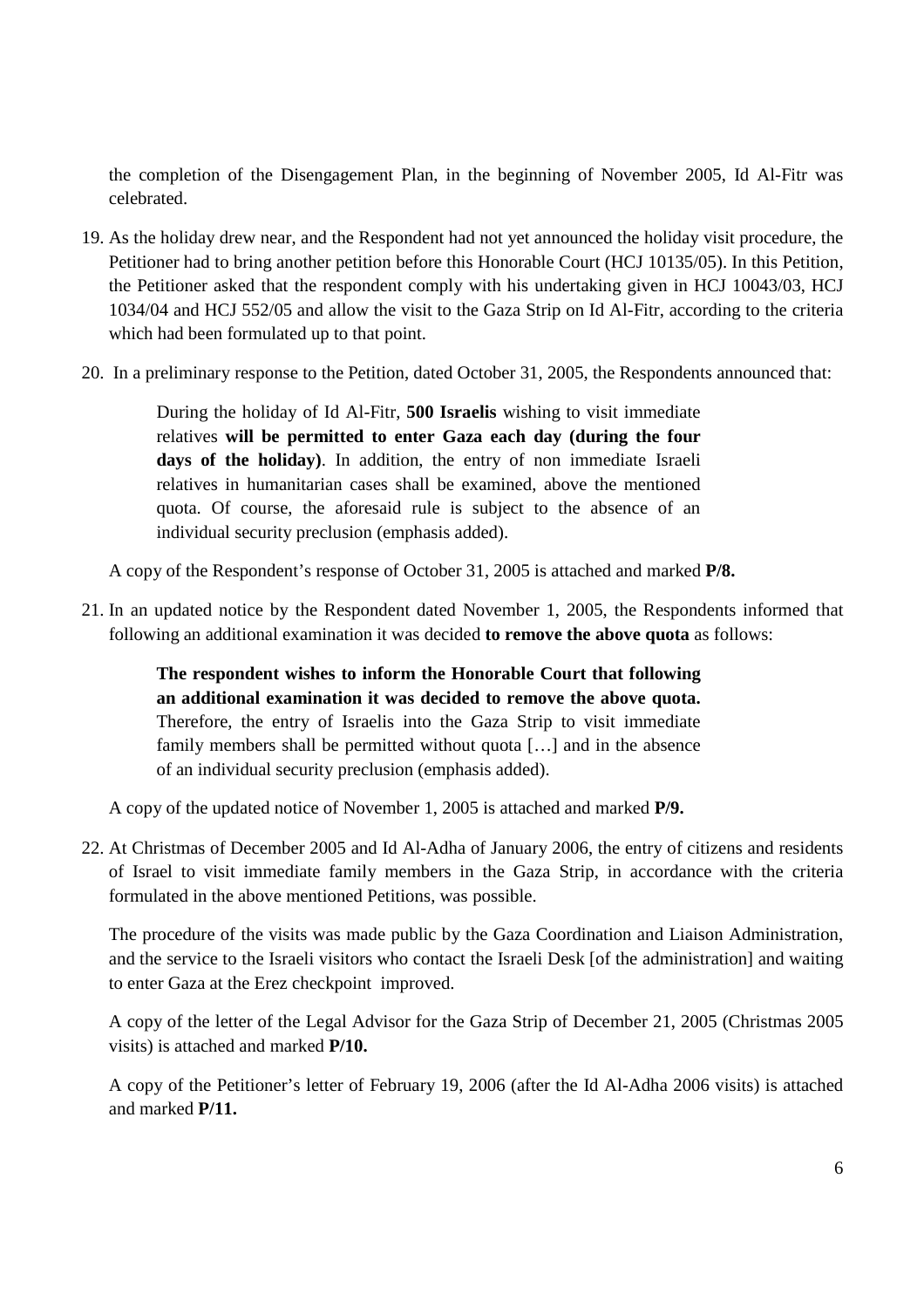- 23. As is known, following the elections for the Palestinian Authority, after which a Hamas government was sworn in, on March 25, 2006, the Government of Israel passed Resolution No. 4700 on April 11, 2006.
- 24. Resolution 4700 determined, inter alia, that in light of the fact that the Hamas government does not recognize the existence of the State of Israel and the agreements signed with it and "has not disavowed the path of terrorism….the State of Israel and all its official representatives will not hold ties with the Palestinian Authority and its elements" (hereinafter: **Government Resolution**).
- 25. **Nevertheless**, and despite the clear position of the Government of Israel about severing relations with the Palestinian Authority and even more so with the governing bodies in the Gaza Strip, **the Respondents continued allowing holiday visits to the Gaza Strip according to the criteria established in the state's announcements and undertakings** (part of HCJ 10043/03, HCJ 552/05, HCJ 10135/05 and HCJ 8451/06 mentioned above), **even in times of security unrest, as detailed below**.
- 26. Thus, at the end of April and beginning of May 2006, when the Catholic and Greek Orthodox Easter were celebrated, Lieutenant Meital Zarihan of the Office of the Legal Advisor for the Gaza Strip informed in a letter dated April 9, 2006 (in response to a letter from HaMoked: Center for the Defence of the Individual dated March 6, 2007[*sic*]), that family visits during Easter of 2006 were approved by the Respondents, as follows:

I hereby acknowledge receipt of your letter referenced above and answer as follows: **A Christian Israeli seeking to leave Israel** to visit immediate family members **in the Gaza Strip during Easter**, can submit an orderly application to the "Israeli Desk" at the Coordination and Liaison Administration at "Erez" […] **The IDF Spokesman has issued a press release** regarding humanitarian relaxation of restrictions granted to the Palestinian population on the occasion of the Christian holidays in April [...](emphasis added).

A copy of the response letter of April 9, 2006 is attached and marked **P/12.**

27. Following the aforesaid and shortly before Id Al-Fitr of 2006, in a letter dated October 15, 2006 (in response to a letter from HaMoked: Center for the Defence of the Individual dated September 11, 2006), Ms. Osnat Mandel, Director of the State Attorney's HCJ Petitions Department stated that the Respondents would not allow Id Al-Fitr visits, as follows:

[...] I am hereby responding as follows: After the letter was examined by the security officials and came to the attention of the Defense Minister, **it was decided not to allow** the entry of Israelis into the Gaza Strip for holiday visits. This, among other things, is due to the inability to coordinate the entry of visitors with the Hamas government (emphasis added).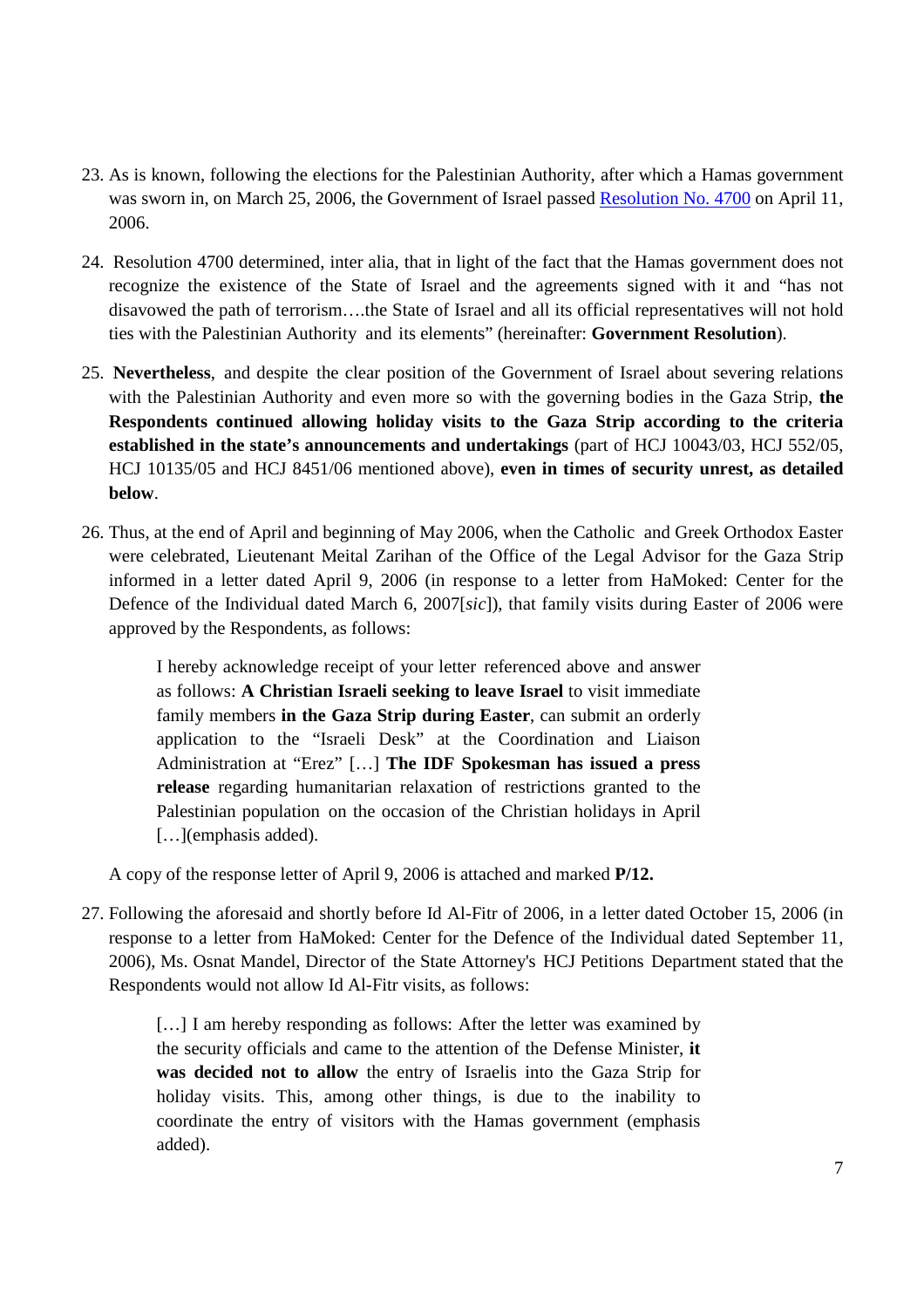A copy of the response letter of October 15, 2006 is attached and marked **P/13**.

**However, after HaMoked submitted a petition to this Honorable Court** (HCJ 8451/06), **the Respondents retracted their decision and announced that family visits to the Gaza Strip would be held as usual during Id Al-Fitr of 2006.**

28. This is the place to emphasize, that the Respondents' decision, as presented in the Respondents' notice (in HCJ 8451/06 above), was given due to **political considerations** and the security reasons, which are listed by the Respondents using identical wording in each and every one of their submissions to the Court in response to petitions in which the requested remedy is the entry of Israelis into Gaza Strip, and yet, **despite these sound words**, they allow the entry of Israeli citizens and residents into the Gaza Strip to visit their families during the 2006 Id Al-Fitr holiday, as follows:

**During Id Al-Fitr, entry into the Gaza Strip will be allowed** for Israelis wishing to visit their immediate family members for 48 hours during the holiday […]

According to the assessment of security officials, the entry of Israelis into the Gaza Strip and travel by Israelis between the Gaza Strip and Israel create significant security risks, both due to a real threat to their personal safety, given the anarchy currently present in Gaza Strip, and due to real concern that they would become involved with or used by, terrorist elements. In light of the prevailing security situation and intelligence assessments about highly motivated Palestinian terror organizations wishing to carry out serious terror attacks, it was decided to limit current border crossings by Israelis between Israel and the PA territories in Gaza [...] (emphasis added).

A copy of the Respondents' notice of October 19, 2006 is attached and marked **P/14**.

In this regard, it is important to note that **the withdrawal of Respondents' decision,** in October 2006 as mentioned, and **their decision to comply with the undertakings they had given in their submissions to the court** regarding the criteria for entry of Israelis into the Gaza Strip and the holding of regular holiday visits to immediate relatives , **following which** some 2,300 Israelis **entered Gaza** and realized their rights to family life, freedom of worship and freedom of movement, **were made after** the abduction of Gilad Shalit (on June 25, 2006), **and against the backdrop of "Operation Summer Rains"– a time when IDF units were deep inside the Gaza Strip in combat positions!**

29. Thus, notwithstanding the importance of the political considerations and security reasons, the **Respondents did allow the holiday visits on Id Al-Fitr 2006** (subject to the restrictions of immediate family relations with spouses and minors, for 48 hours during the holiday), all according to the criteria established in the State's notices and its undertakings (in HCJ 10043/03, HCJ 552/05, HCJ 10135/05 and HCJ 8451/06) mentioned above.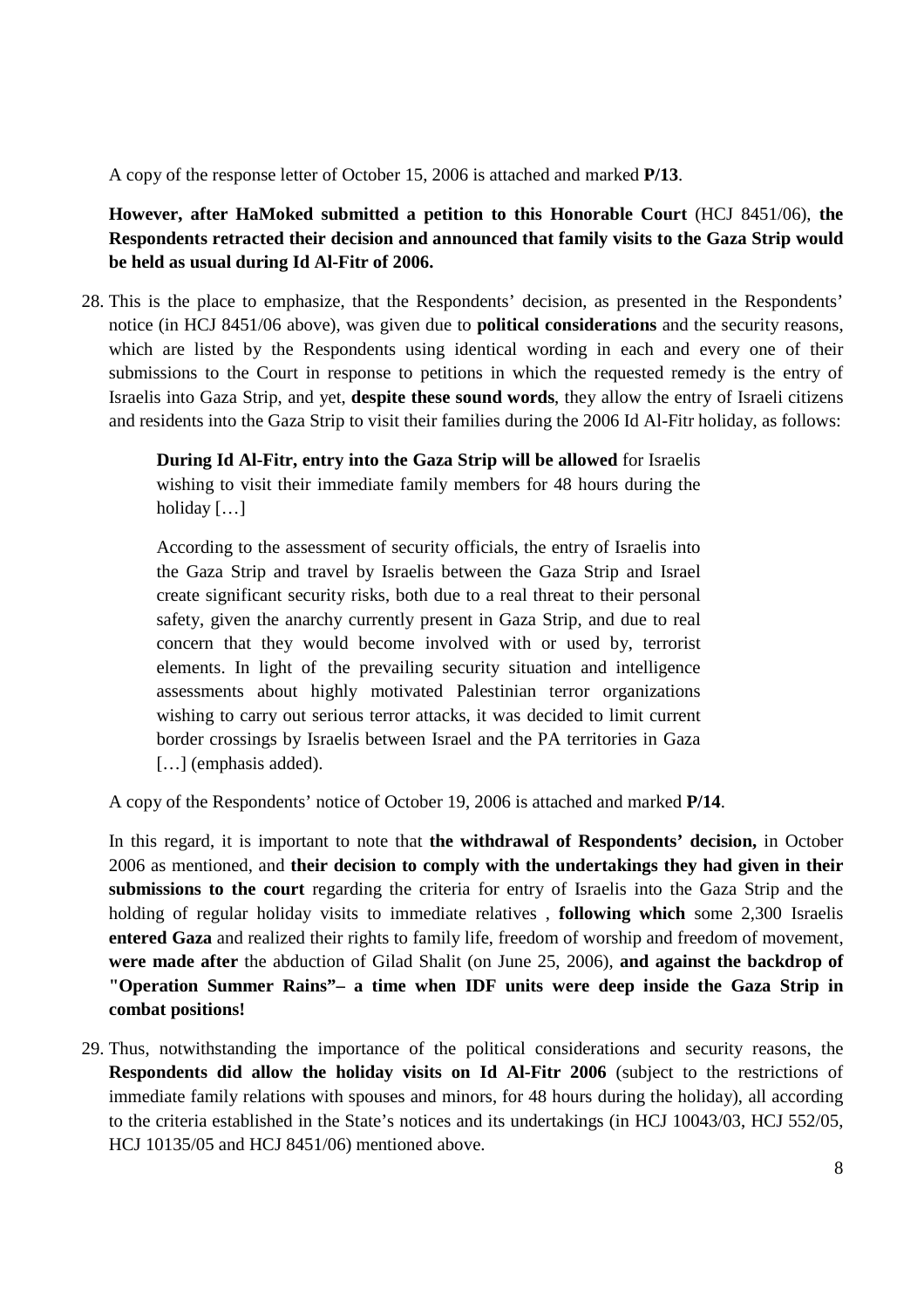30. On December 13, 2006 and following a letter sent the Respondent by HaMoked on November 30, 2006 in order to allow family visits on Id Al-Adha and Christmas (at the end of 2006 and beginning of 2007), the Respondent replied that he would allow family visits in Gaza on Id Al-Adha holiday as usual:

**On the occasion of Id Al-Fitr, the defense authorities shall allow entry of Israelis, immediate family members, to visit their relatives residing in the Gaza Strip.** Entry will be allowed between December 29, 2006 and January 1, 2007, from 08:00 A.M. to 6:00 P.M. (emphasis added).

A copy of the notice of the Erez Coordination and Liaison Administration spokesman of December 12, 2006 is attached and marked **P/15**.

- 31. On December 17, 2006 Lieutenant Haim Sharvit of Office of the Legal Advisor for the Gaza Strip, told a HaMoked staff member in a telephone conversation **that Christmas visits during January 2007 would also take place as usual**.
- 32. The same was true for Easter in April 2007.

In a letter dated March 6, 2007, HaMoked contacted the Respondents requesting them issue notice that Easter 2007 visits would be held as usual. **When no response was received**, HaMoked was forced to petition this Honorable Court (HCJ 2823/07).

**Indeed, following the submission of the Petition**, the Respondents informed the Honorable Court that in accordance with the State's undertakings in the above mentioned Petitions, the entry of Israelis to visit their families in the Gaza Strip for Easter had been allowed, as follows:

The entry of Israeli citizens and residents into Gaza as part of the Easter holiday visits between April 29, 2007 and March 31, 2007 has been **approved by the Defense Minister, in accordance with the State's undertakings given in HCJ** 10043/03, HCJ 552/05, HCJ 10135/05 and HCJ 8451/06 (emphasis added).

A copy of the Respondents notice of March 30, 2007 in HCJ 2823/07 is attached and marked **P/16**.

## **September 2007 to date: Prevention of visits on holidays**

- 33. In the beginning of September 2007, before Id Al-Fitr, HaMoked, contacted the Respondents and requested that they once again announce regular Id Al-Fitr visits. On October 1, 2007, Lieutenant Colonel Uri Singer, Head of Operations in the Gaza District Coordination and Liaison Office, informed HaMoked's representative that a decision had not yet been made by the Defense Minister regarding visits during the coming holiday.
- 34. On October 3, 2007, considering the fast approaching holiday, HaMoked filed a Petition to the High Court of Justice (HCJ 8250/07), in which the Respondents were asked to explain why holiday visits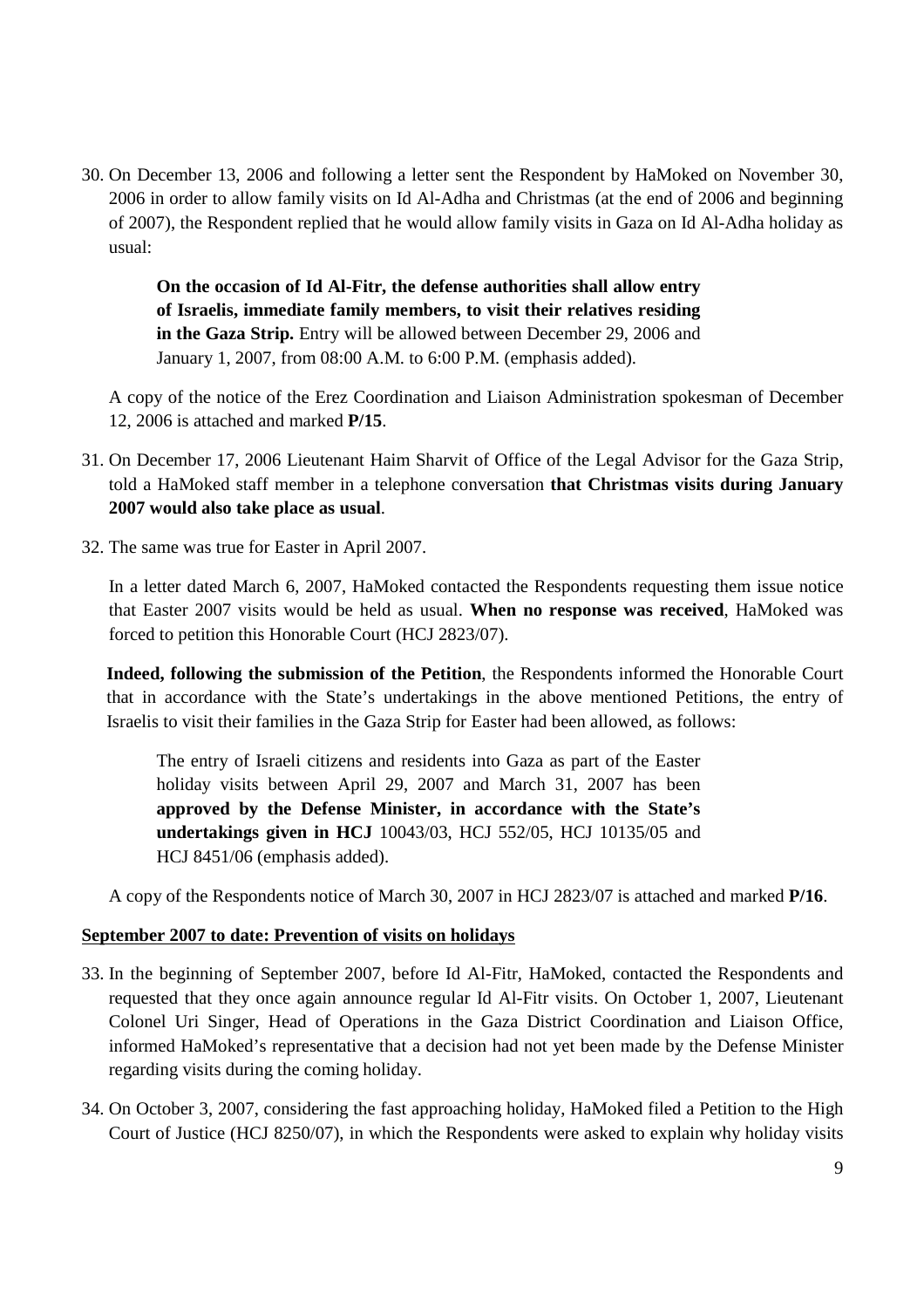to Gaza by Israeli residents and citizens are not permitted and this in accordance with the undertakings given by the Respondents in HCJ10043/03, HCJ 552/05, HCJ 10135/05, HCJ 8451/06 and HCJ 2823/07 **and why they should not provide for an alternative visit if the visit on Id Al-Fitr was not possible, and this in accordance with the Respondents' notice in HCJ 552/05 to which the Respondents are committed**.

- 35. In their preliminary response to the Petition, the Respondents claimed that the entry of Israelis into Gaza and their travel to and from the Strip "create significant security risks" and therefore it is impossible to allow the visit on Id Al-Fitr. The Respondents based their response on "the special security situation since Hamas took over the Gaza Strip (control which also has political aspects)" and informed that it was decided "not to allow at this time entry of Israeli residents and citizens into Gaza during Id Al-Fitr". However, they also informed, on which the Court relied in its judgment that "this decision is and will be examined in the future, and the issuance of permits for entry into Gaza to Israelis shall be considered when security circumstances permit".
- 36. In the hearing of October 9, 2007, in light of the special and exceptional security situation (immediately after Hamas took over the Gaza Strip and before it was possible to predict the situation) the Petitioners accepted the Honorable Court's comments and withdrew their Petition and it was deleted as per their request on October 10, 2007.
- 37. After two years, in August 2009, HaMoked contacted the Respondents again with a request to allow family visits during the holiday as in the past. When Respondents failed to respond to repeated requests, HaMoked filed a Petition to the High Court of Justice (HCJ 7235/12) in which the Respondents were asked to explain why they should not allow holiday visits during Id Al-Fitr and why they should not allow an alternative visit if the visit in Id Al-Fitr was not possible, in accordance with the Respondents' notice in HCJ 552/05.
- 38. In their preliminary response to the Petition, the Respondents continued to refuse allowing holiday visits and alleged that "at this time the entry of Israelis into Gaza and travel by Israelis between Gaza and Israel create significant security risks". The Respondents emphasized again that "this decision is and shall be examined in the future, and the issuance of permits to Israelis for entry into Gaza shall be considered if and when security circumstances permit", a claim on which the Court based its judgment, as mentioned again below.
- 39. In its judgment of September 9, 2009, the Court rejected the Petition, holding that: "There is no denying that a prohibition on family visits, which mainly encompasses Arab citizens of Israel, impinges on protected rights and the harm it causes is severe. However, considering the real dangers that lie in permitting the visits and given the fact that the Respondents examine their policy from time to time, we do not think that this impingement is excessive".
- 40. And so, for five long years the Respondents have been preventing Israelis from visiting their loved ones in Gaza and many families have been torn apart: parents and children, siblings, grandparents and grandchildren, except for extremely rare cases meeting the criteria which were formulated in the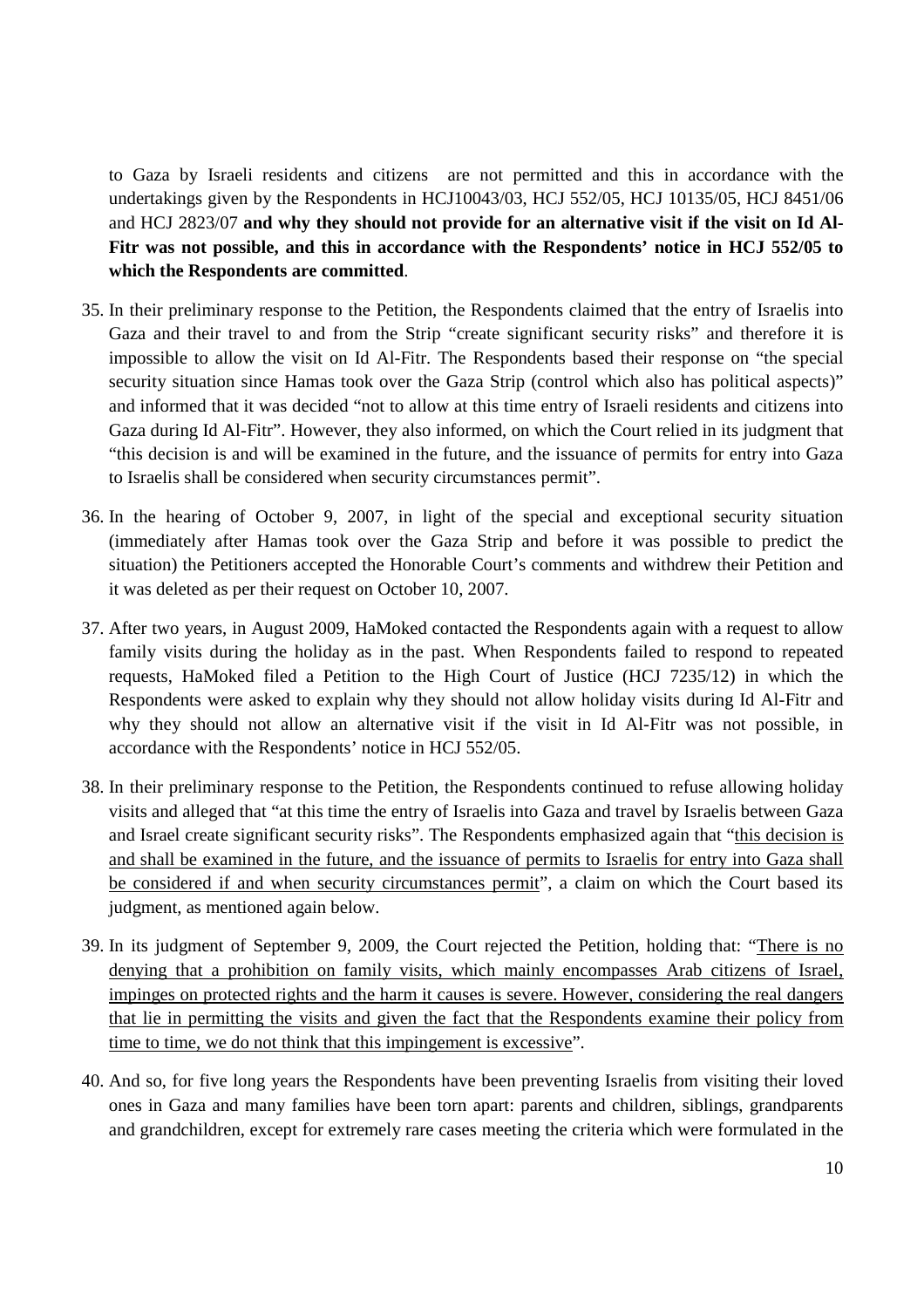State's undertakings as aforesaid (the entry of immediate family members wishing to visit Gaza due to "an exceptional humanitarian need" such as a wedding, engagement, serious illness, funeral etc.).

- 41. It is important to emphasize again these **limited and literal criteria** for the entry of Israelis into Gaza **were established on that regular holiday visits take place** – this fact cannot be denied. Without these regular visits – the criteria become draconian and entirely unreasonable and disproportionate.
- 42. The pain caused by this separation does not subside. Every year, on every holiday, on each day, family members suffer with grief and their longing and concern for their loved ones do not give them a rest. How can a woman not see her children for more than five years? A brother his sister? A son his elderly mother? The story of petitioners 1-6, as described below opens a window into the painful world of these separated families.
- 43. Given **the limited criteria for family visits relatives in Gaza, the right to holiday visits is the last option for Israeli citizens and residents to maintain their family connections with their immediate family members. Denying this right is tantamount to destroying these hundreds of families and severing their family ties**.

# **The parties**

## **Petitioner 1**

- 44. Petitioner 1, Ms. \_\_\_\_\_\_\_\_ Hamdan, is a 58-year-old, disabled woman, an Israeli resident who has been living in Jerusalem since her marriage in 1981. Her three sisters live with their families in Gaza and Petitioner 1 visited them during the holidays, when the Respondent permitted it. Ever since the Respondent stopped allowing these visits, the Petitioner has not seen her sisters, except for a visit in 2007, when she was allowed to leave and visit one of her sisters, who was hospitalized in Gaza after being diagnosed with a cancerous tumor.
- 45. On March 9, 2011, HaMoked applied on behalf of Petitioner 1 to the Respondent, in order to allow Petitioner 1 to leave for Gaza to participate in the funeral of her brother-in-law, stand by her sister and support her this difficult time. On March 14, 2012, the Respondent notified that the application of Petitioner 1 was denied, since she did not meet the criteria.
- 46. Thus, for five years, Petitioner 1 has not seen her sisters, neither in moments of joy, nor on holidays and or times of distress and hardship, all simply because it was her brother-in-law's funeral and not that of an immediate family member.

## **Petitioners 2-4**

47. Petitioner 2, Ms. \_\_\_\_\_\_\_\_ al-Qadim, is a 34-year-old Israeli citizen who, since her marriage in 1995, has lived in 'Ar'ara in the Negev with her husband and her eight children. Her elderly parents, her five brothers and five sisters live in the Gaza Strip, and Petitioner 2 visited them during the holidays, while the Respondent permitted it. Ever since the Respondent stopped allowing these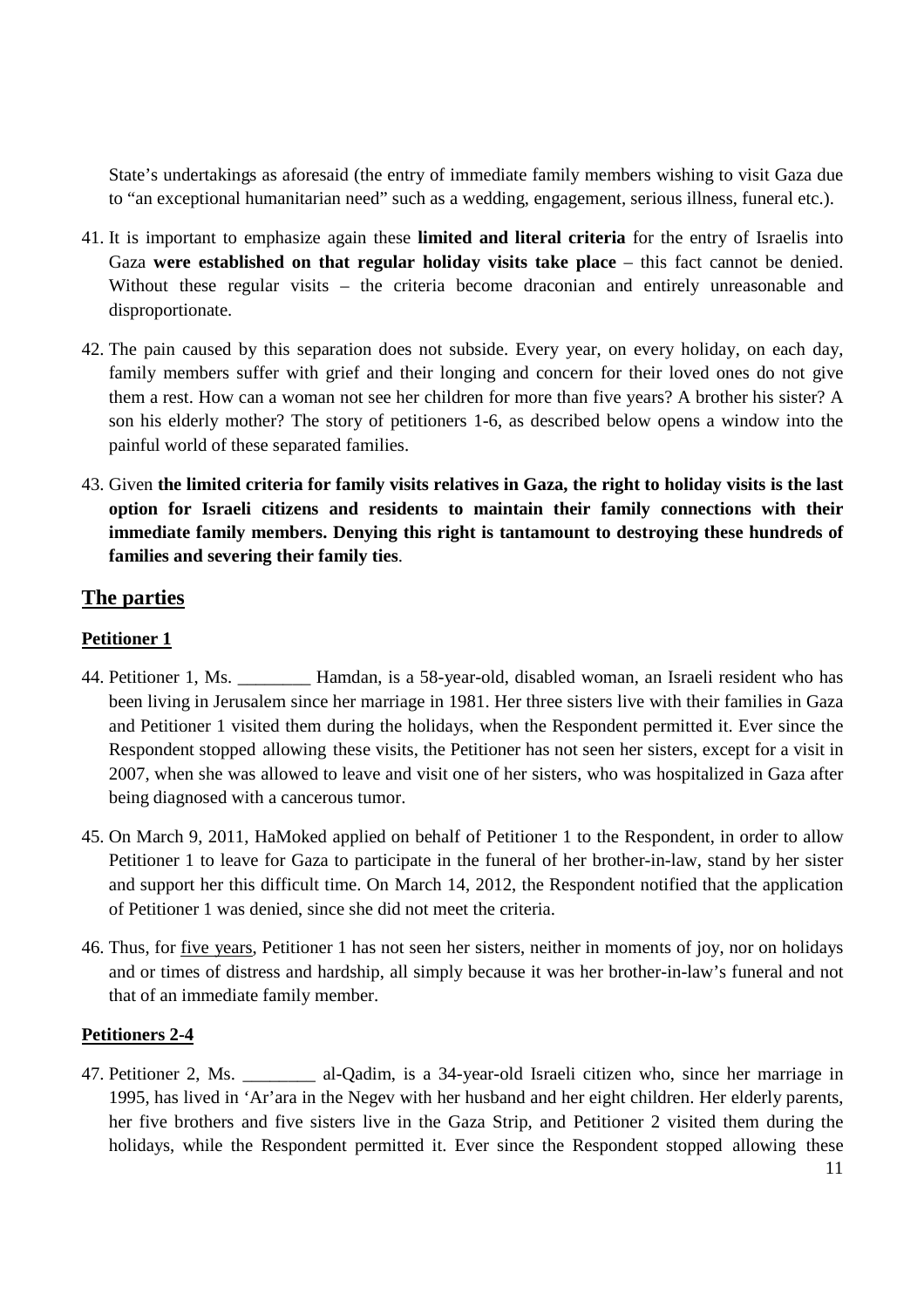visits, the Petitioner has not seen her parents and siblings, except for a visit in 2010, when she was allowed to leave and visit her mother, who was hospitalized.

- 48. Petitioner 3, Ms. Mubaraq, is a 39-year- old Israeli citizen, living since her marriage in 1990 in Masudin El Azazmeh. Petitioner 4, Ms. \_\_\_\_\_\_\_\_ Mubaraq, the sister of Petitioner 3, is a 50-year-old Israeli citizen, living since her marriage in 1982 in Abu Krinat. The older sister of Petitioners 3-4 is the mother of Petitioner 2. She lives in the Gaza Strip and Petitioners 3-4 have not seen her for four years.
- 49. On April 17, 2011 HaMoked contacted the Respondent on behalf of Petitioners 2-4 asking him to allow their departure for Gaza, to see Petitioner 2's mother, who was suffering from severe pain due to spinal disk herniation. On May 1, 2012, the Respondent informed that the application was denied.
- 50. Thus, for two years, Petitioner 2 did not see her closest family members: her parents and siblings only because her requests did not meet the Respondent's tough criteria and did not, according to the Respondent, reflect a 'humanitarian need'. Petitioners 3-4 have not seen their older sister for four years.

## **Petitioner 5**

- 51. Petitioner 5, Ms. Aliwa, is a 62-year-old disabled woman confined to a wheel chair, born in Gaza Strip. By virtue of her marriage in 1968 she gained Israeli citizenship and has been living since that time with her husband and three children in Lod. Her three brothers and two sisters live with their families in the Gaza Strip, and Petitioner 5 visited them during the holidays, while the Respondent permitted it. Ever since the Respondent stopped allowing these visits, Petitioner 5 has not seen her siblings, except for a visit in 2007, when she was allowed to leave and visit her sick sister.
- 52. On June 3, 2012, the Petitioner contacted the Respondent asking him to allow Petitioner 5 to travel to Gaza, because her 65-year-old sister had undergone a knee joint replacement surgery and was suffering from severe pain due to a spinal disk herniation. On June 11, 2012, the Respondent informed that Petitioner 5's application was denied.
- 53. Thus, for five years, Petitioner 5 has not seen her siblings, either in moments of joy, or on holidays or times of distress and hardship, all simply because the medical problems and surgeries of her siblings were not 'severe enough'.

## **Petitioner 6**

- 54. Petitioner 6, Mr. **Darwish, is a 47-year-old Israeli resident**, living in Jerusalem. The Petitioner's younger sister has been living in the Gaza Strip since her marriage in 1982.
- 55. The Petitioners have had difficulties meeting over the years. In 2007, the sister was allowed to enter Israel, when their father passed away, but since then Petitioner 6 and his sister have not seen each other. On May 5, 2011 HaMoked contacted the Respondent on behalf of Petitioner 6 asking him to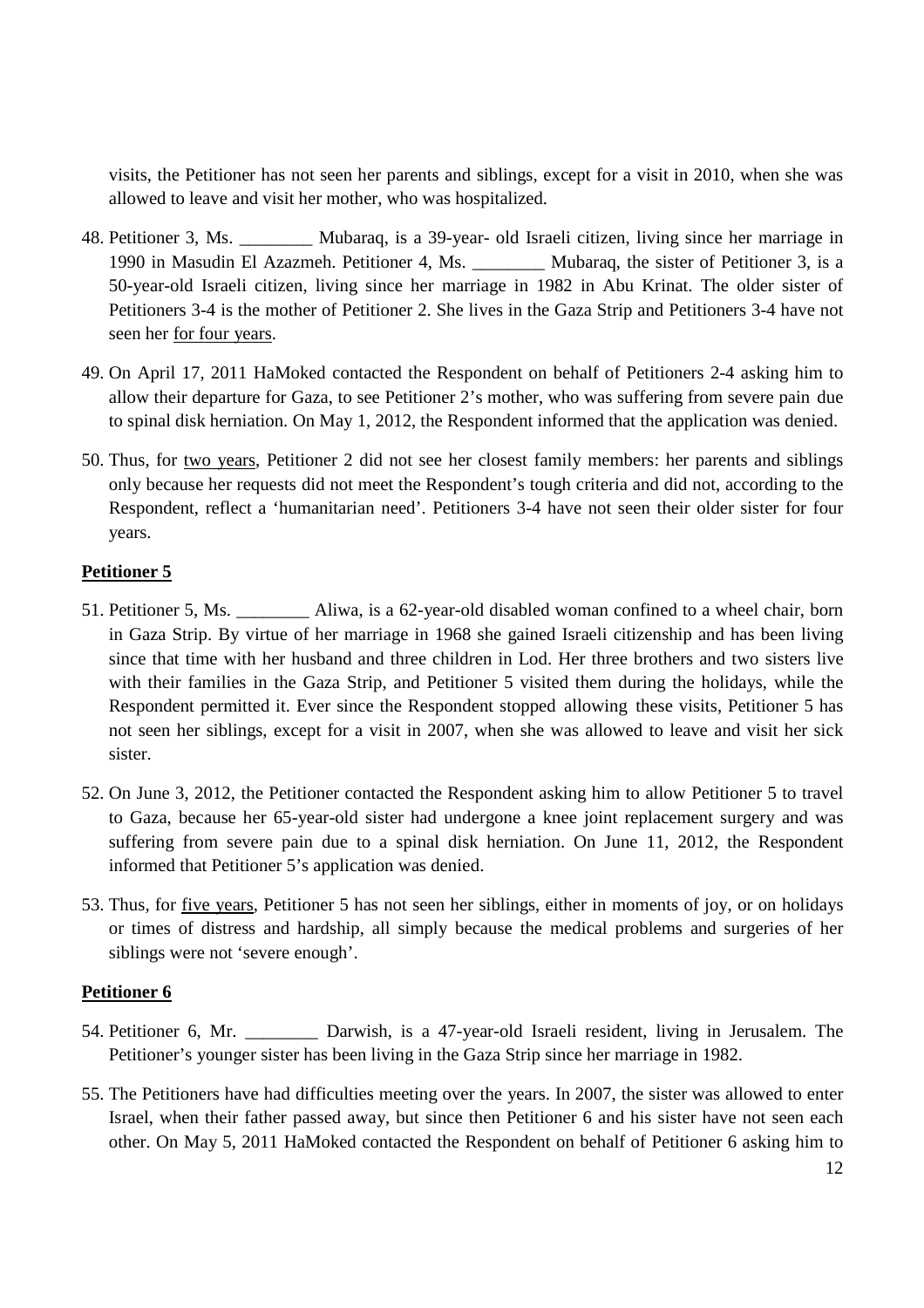allow him to leave for Gaza to see his sister, who was hospitalized due to severe abdominal pain and heavy bleeding, and had to undergo a hysterectomy. On May 31, 2011, the Respondent informed that the application of Petitioner 6 was denied, "due to failure to meet the criteria".

56. Thus, for five years, Petitioner 6 has not seen his sister, and did not stand by her side during her surgery, only because her medical condition was not serious enough, according to the Respondent.

## **Petitioner 7**

57. Petitioner 7 (Hereinafter: **HaMoked Center for the Defence of the Individual** or **HaMoked**) is a human rights not-for-profit organization. It was the petitioner in previous petitions in which the arrangement for entry of Israeli citizens and residents to visit their relatives in Gaza Strip during Muslim and Christian holidays was achieved (within HCJ 10043/03, HCJ 1034/04, HCJ 552/05, HCJ 10135/05, HCJ 8451/06 and HCJ 2823/07.

## **The Respondents**

58. Respondent 1 (Hereinafter: **The Respondent**), OC Southern Command, is authorized to approve the entry of Israelis into the Gaza Strip on behalf of Respondent 3, the State of Israel, which has controlled the crossings into and out of the Gaza Strip for over forty years.

In the past he was vested with this authority as the military official who commanded military forces in the Gaza Strip on behalf of Israel and pursuant to a military order, which established that the Gaza Strip was a closed military area. Today, he exercises the same power according to his interpretation of Sec. 24 of the Disengagement Implementation Law, 5765-2005.

59. Respondent 2, the Defense Minister, is the competent official to issue security directives subject to Israeli constitutional and administrative laws, balanced with human rights law.

# **Exhaustion of Remedies**

60. On June 5, 2012, HaMoked contacted the respondents asking to allow, again, family visits during the holiday, as in the past. In its letter, HaMoked stressed that for the past five years family members had been prevented from seeing their relatives, and they were yearning to meet and celebrate Id Al-Fitr together.

A copy of HaMoked's letter to the Respondents, dated June 5, 2011 is attached and marked **P/17**.

61. On June 12, 2012, a notice from the respondent was received, stating that for the month of Ramadan he had decided on a number of mitigating measures, which did not include allowing meeting of relatives, and that "southern command recommends not to allow the entry of Israelis into the Gaza Strip during Ramadan".

A copy of the Respondent's response of June 12, 2012 is attached and marked **P/18**.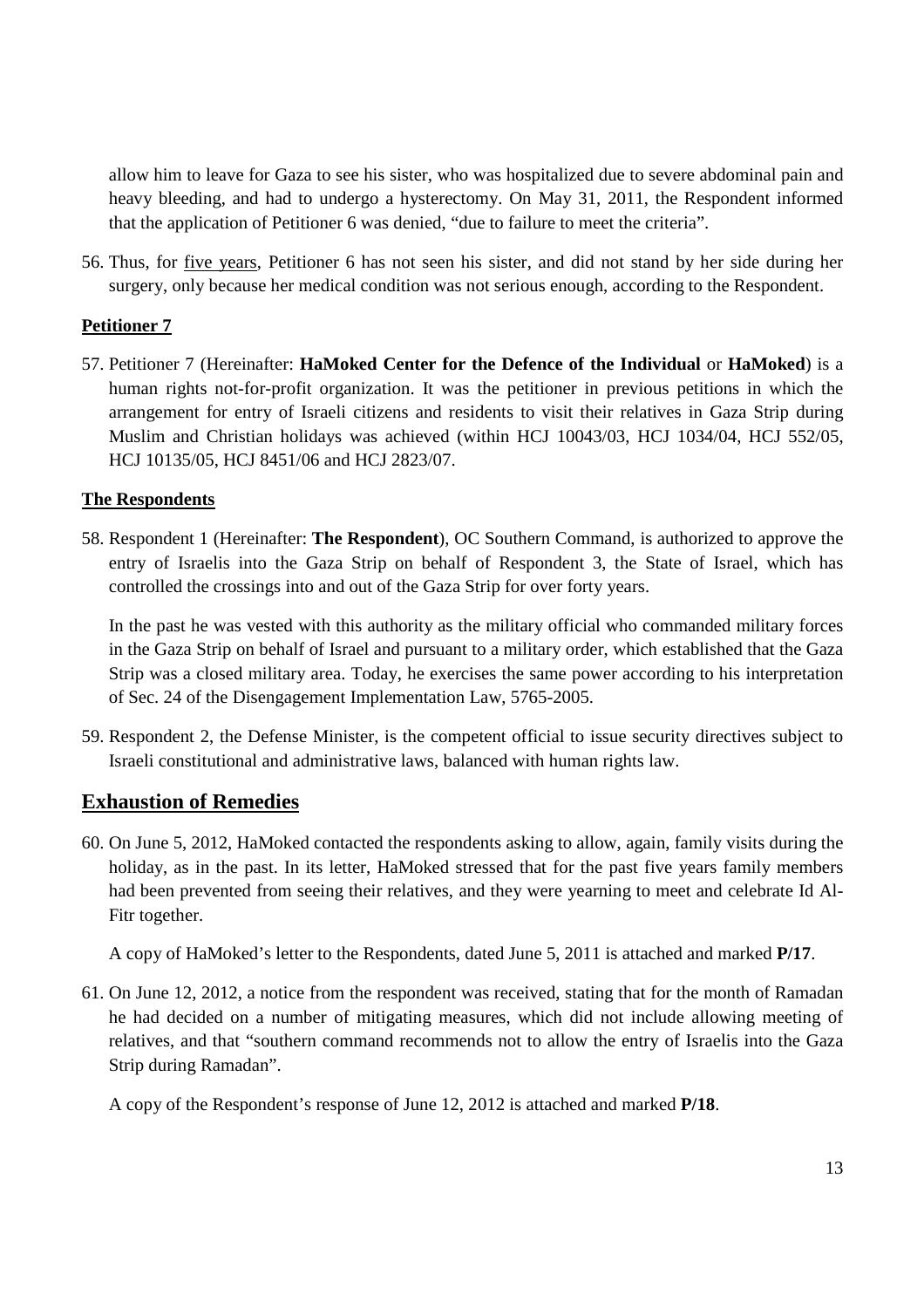62. On July 12, 2012, the reply of the Respondent's legal advisor was received, according to which the Respondent had decided "not to accede to your request regarding granting Israeli citizens and residents a permit to enter Gaza during said holiday, for security reasons".

A copy of the Respondent's reply of July 12, 2012 is attached and marked **P/19**.

63. Under these circumstances, the Petitioners have no recourse but to take legal action.

# **The Legal Argument**

## **The right to family life and the right to freedom of worship**

- 64. The right to family visits during the holidays was recognized by the Respondents, and for a reason. It is a right derived from the right to family life and the right to freedom of worship.
- 65. The right to family life amalgamates the preservation of the inherent character contained in the unique fabric of the family, including financial and moral support, physical help, self fulfillment, identity.
- 66. The Supreme Court has repeatedly emphasized, in many judgments, the great importance of the right to family life, and particularly in the **Adalah** judgment. Thus, for example President Barak wrote in Section 25 of his judgment:

It is our main and basic duty to preserve, nurture and protect the most basic and ancient family unit in the history of mankind, which was, is and will be the element that preserves and ensures the existence of the human race, namely the natural family…

..[T]he family relationship... lie[s] at the basis of Israeli law. The family has an essential and central purpose in the life of the individual and the life of society. Family relationships, which the law protects and which it seeks to develop, are some of the strongest and most significant in a person's life.

(HCJ 7052/03 **Adalah v. Minister of the Interior**, TakSC 2006(2) 1754 (2006)).

And in another context it was said that:

Israel is obligated to defend the family unit by virtue of international conventions.

(HCJ 3648/97 **Stamka v. Minister of the Interior** IsrSC 53(2) 728, 787).

67. Article 46 of the Hague Regulations, which constitutes customary international law, establishes: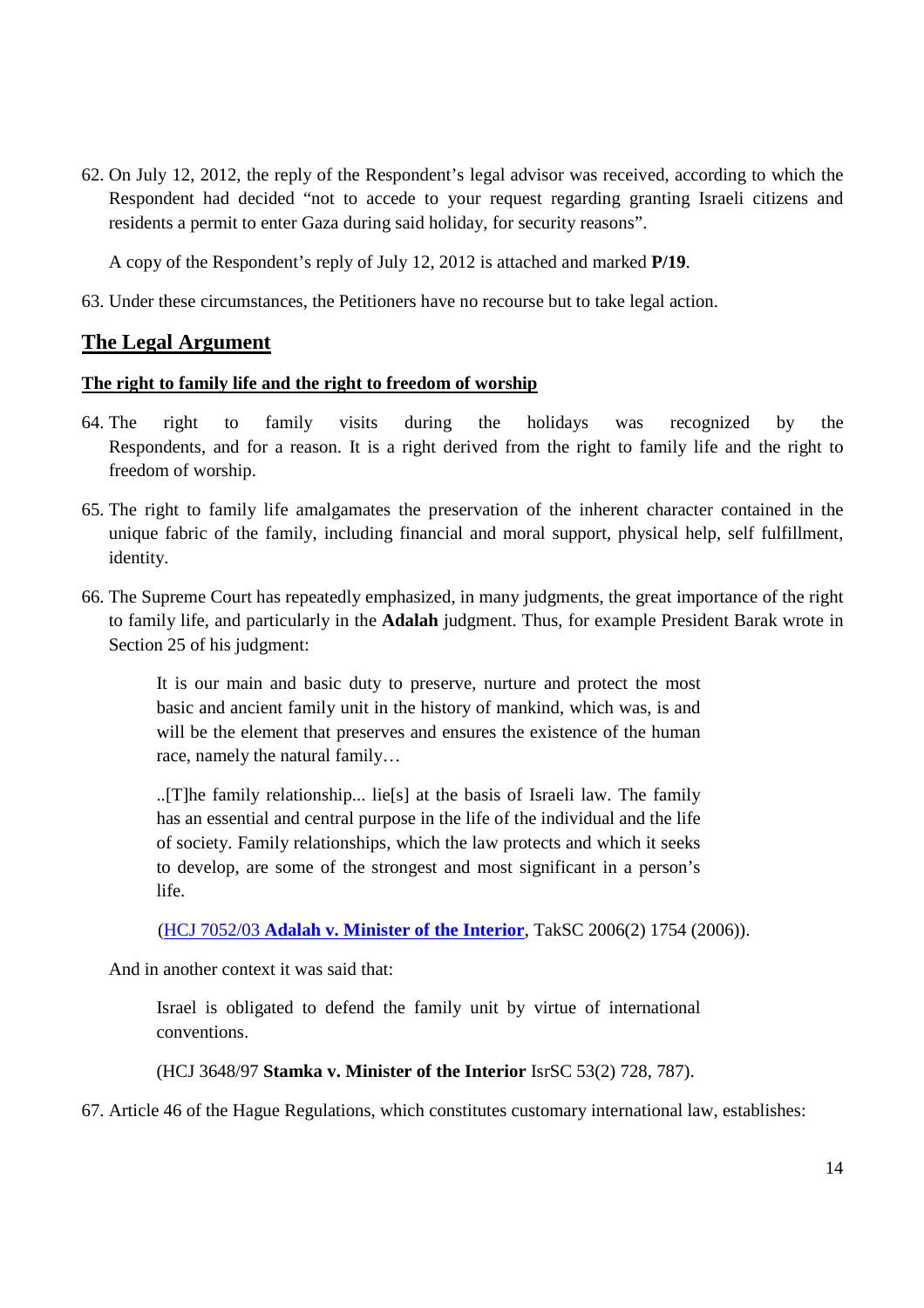Family honour and rights, the lives of persons, and private property, as well as religious convictions and practice, must be respected..

68. It should be emphasized that in customary humanitarian international law as well, the right to family life constitutes a basic right:

Family life must be respected as far as possible.

(Henckaerts J.M. Doswald-Beck L. Customary International Humanitarian Law, Vol1: Rules. ICRC (2005). pp.379-383).

See also:

Article 27 of the Fourth Geneva Convention 1949; Article 10 of the Covenant on Economic, Social and Cultural Rights 1966; Articles 17 and 23 of the Convention on Civil and Political Rights 1966; Article 12 and Article 16(3) of the Universal Declaration of Human Rights 1948; Article 12 of the European Convention on Human Rights 1950.

69. The right to freedom of religion and worship includes the right to practice holiday customs and commandments. As described above, the holiday of Id Al-Fitr has tremendous importance for families. During the holiday, families rejoice together, dine together and ask forgiveness from each other. On the right to freedom of worship see:

HCJ 10356/02 **Yoav Haas v. IDF Commander in the West Bank**, IsrSC 58(3), 443 (2002) paragraph 19; HCJ 3261/93 **Mening v. Minister of Justice**, IsrSC 47(3), 282 (1993); CA 6024/97 **Shavit v. Hevra Kadisha Rishon LeZion**, IsrSC 53(3), 600 (1999).

- 70. Even without the criteria which have already been established, the Respondent would have had to exercise his authority and allow holiday visits. This is so in light of the rights the realization of which depends on the visits and in the absence of a superseding security reason to prevent them (as can be seen from past visits, in which thousands of visitors participated, without any negative security implication – even after the elections in which the Hamas government was elected).
- 71. As argued above, the holiday visits are a humanitarian issue of the first order. The right to family life and the right to freedom of worship are rights that were acknowledged in Israeli constitutional law as well as international human rights law and International humanitarian law. Therefore, the decision of the Security-Political Cabinet, which left "humanitarian aspects" out of the restrictions, must affect the state's undertakings to allow holiday visits. Moreover, the residents of Gaza generally cannot enter the territory of Israel in order to visit their family members who are citizens and residents of Israel. Therefore, the **cancellation of holiday visits in Gaza for citizens and residents of Israel is first and foremost an infringement of the right to family life, freedom of worship and freedom**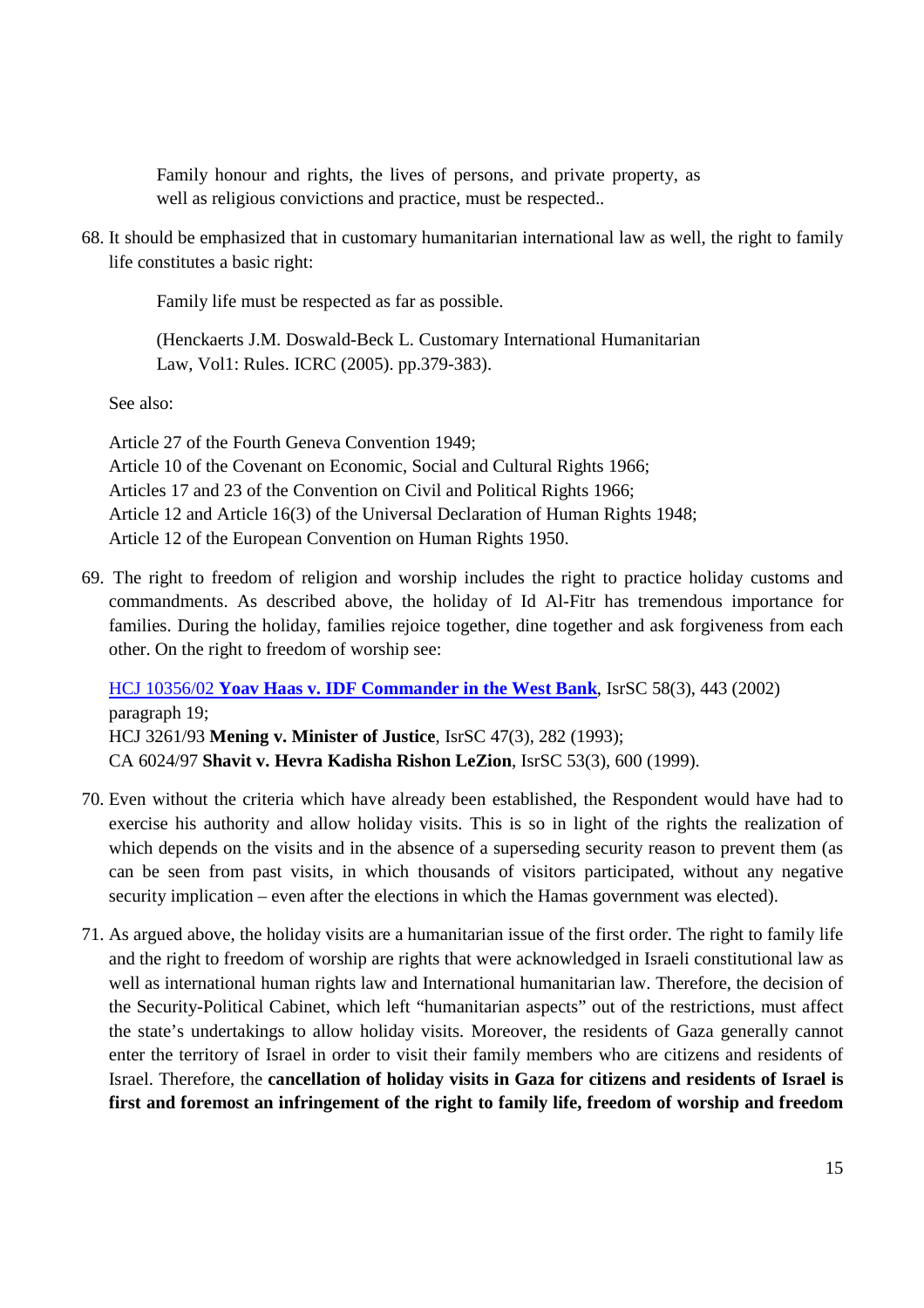**of movement of citizens and residents of Israel** who wish to visit their family members who reside in Gaza.

## **Lack of reasonableness and proportionality**

- 72. As described above, the restrictive criteria that were established in the matter of the entry of Israelis into Gaza for family visits, whereby such visits are allowed only for visiting immediate family members in rare circumstances such as: a wedding, serious illness and funeral, were established on the basis of the existence of regular holiday visits, i.e. under the assumption that these family members see each other, regularly a few times a year.
- 73. Without regular visits during the holidays, these restrictive criteria become the only way for family members to see each other. Under these circumstances, the established criteria are draconian, unreasonable and disproportionate.
- 74. Thus, as demonstrated by the description of Petitioners' predicament, many family members cannot see each other for many years: individuals do not get to see their elderly parents in their final years and their entry is allowed only for the funeral; parents do not meet their children's partners and see them for the first time at their wedding; individuals do not see their ailing siblings and their applications to visit them are approved only when the illness becomes life threatening.
- 75. In the absence of exceptional events when a relative in Gaza is alive, healthy and is not getting married – his relative in Israel has no way to visit him. He cannot participate in his birthday, cannot congratulate him for completion of studies, cannot rejoice upon the birth of his children and cannot support him when he mourns the death of his spouse. In most cases, family members have no way to maintain their family ties, and the family fabric disintegrates.
- 76. The Petitioners wish to clarify that every day hundreds of people travel through the Erez crossing, among them women whose husbands reside in Gaza, diplomats, businessman, patients from Gaza who need treatment in Israel, residents of the Occupied Palestinian Territories who seek to travel between the West Bank and Gaza and also Israelis who enter to visit their relatives under the above mentioned criteria and others. However, for five years the Respondent has refused to allow holiday visits even subject to conditions and quotas. Under these circumstances, it is difficult to see how his decision is reasonable.

For information about activity at the Erez crossing, see COGAT website: http://www.cogat.idf.il/1930-en/Cogat.aspx

77. The infringement of the right of members of a family to maintain their family fabric does not subside with time. On the contrary: each passing day, the infringement increases and their longing for their loved ones becomes more painful. **The longer the Respondent continues to prevent holiday visits, the more unreasonable and disproportionate his decision becomes.** Honorable Justice Procaccia's remarks in HCJ 6358/05 in the matter of restricting the right to leave the country are appropriate for our case: